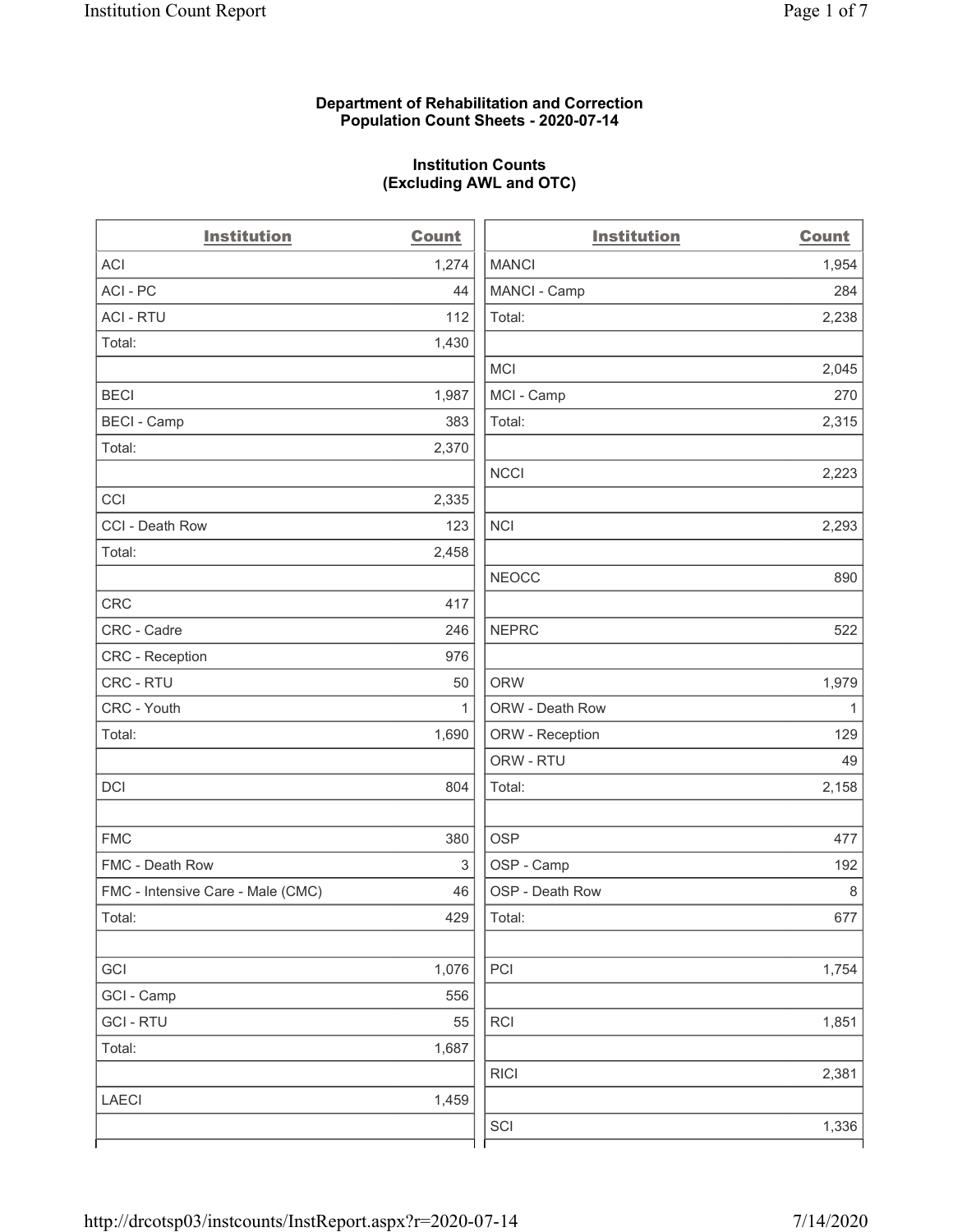|                          |       |                  | <b>Total Population:</b> | 45,400 |
|--------------------------|-------|------------------|--------------------------|--------|
|                          |       |                  |                          |        |
|                          |       | Total:           |                          | 1,256  |
|                          |       | WCI - RTU        |                          | 32     |
| Total:                   | 2,132 | <b>WCI</b>       |                          | 1,224  |
| MACI - Minimum           | 1,191 |                  |                          |        |
| <b>MACI</b>              | 941   | Total:           |                          | 890    |
|                          |       | <b>TOCI - PC</b> |                          | 146    |
| Total:                   | 1,478 | <b>TOCI</b>      |                          | 744    |
| <b>LORCI - Reception</b> | 943   |                  |                          |        |
| <b>LORCI - Cadre</b>     | 154   | Total:           |                          | 1,316  |
| LORCI                    | 381   | TCI - Camp       |                          | 306    |
|                          |       | <b>TCI</b>       |                          | 1,010  |
| LOCI                     | 2,150 |                  |                          |        |
|                          |       | Total:           |                          | 1,212  |
| Total:                   | 2,001 | SOCF - RTU       |                          | 2      |
| LECI - Camp              | 149   | <b>SOCF</b>      |                          | 1,210  |
| <b>LECI</b>              | 1,852 |                  |                          |        |

\* The Total Population includes 30 Offenders with Reason Codes 30 & 31. \*\* The Total Population includes 35 Offenders with Reason Code 0A.

#### Male Population by Security Level (Include AWL and Exclude OTC)

| <b>Security Level</b>  | <b>Body</b>                 | <b>AWL</b> | $(-OTC)$ | <b>Total</b> |
|------------------------|-----------------------------|------------|----------|--------------|
| <b>Total Level E</b>   | 918                         | 8          | 6        | 920          |
| Total Level 4          | 1,551                       | 5          | 5        | 1,551        |
| Total Level 3          | 9,784                       | 94         | 75       | 9,803        |
| Total Level 2          | 15,465                      | 112        | 71       | 15,506       |
| Total Level 1          | 13,986                      | 95         | 50       | 14,031       |
| <b>Total Death Row</b> | 138                         | 0          | $\Omega$ | 138          |
|                        | <b>Total Male</b><br>41,842 | 314        | 207      | 41,949       |

#### Female Population by Institution (Include AWL and Exclude OTC)

| <b>Institution</b> | <b>Body</b> | <b>AWL</b> | $(-OTC)$ | <b>Total</b> |
|--------------------|-------------|------------|----------|--------------|
| <b>DCI</b>         | 803         |            |          | 803          |
| <b>FMC</b>         |             |            |          |              |
| NEPRC              | 522         |            |          | 523          |
| ORW                | 1,979       | 20         | 12       | 1,987        |
| ORW - Death Row    |             |            |          |              |
|                    |             |            |          |              |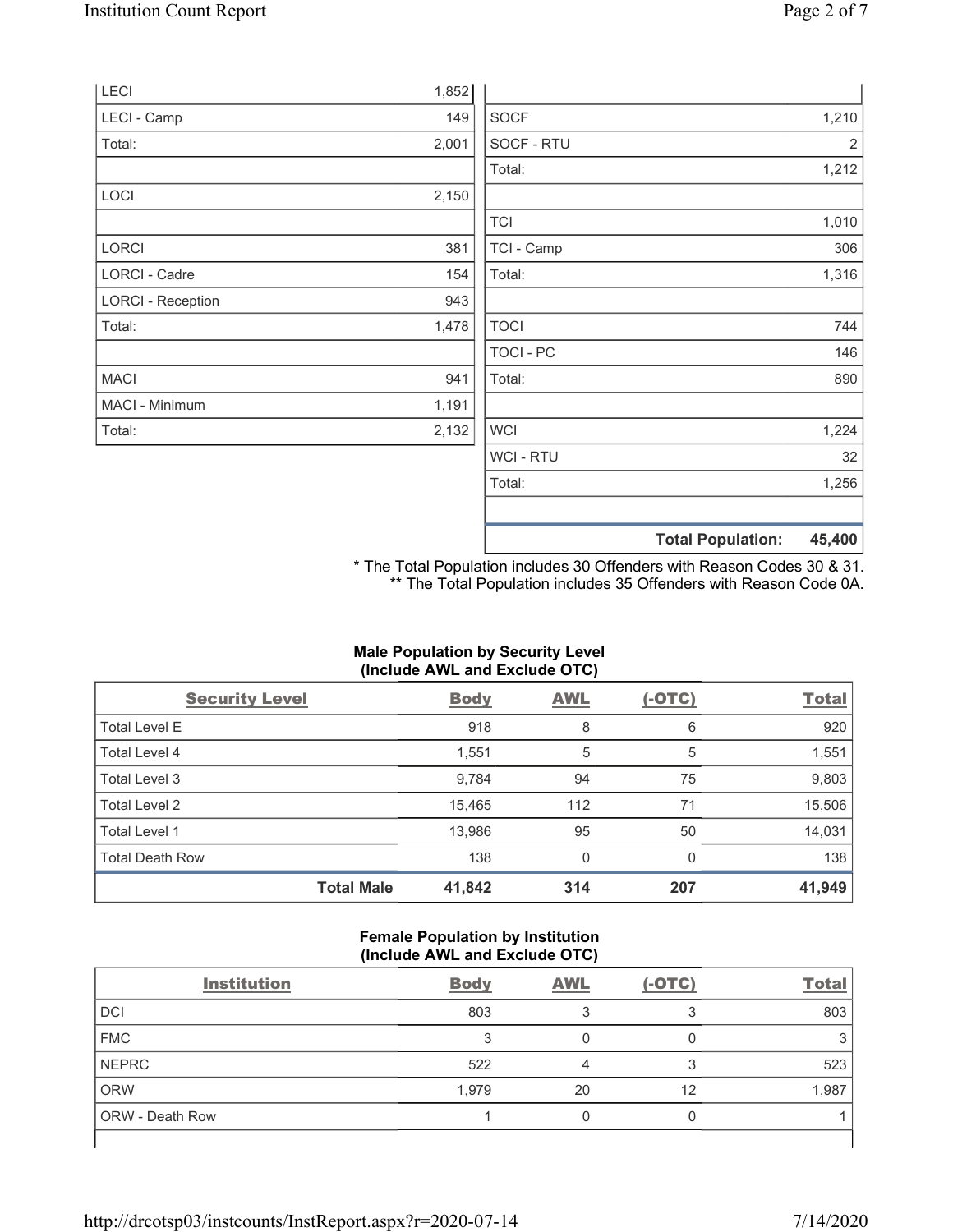| ORW - Reception |                          | 129    |     |     | 130 <sub>l</sub> |
|-----------------|--------------------------|--------|-----|-----|------------------|
| ORW - RTU       |                          | 49     |     |     | 49               |
|                 | <b>Total Female</b>      | 3,486  | 30  | 20  | 3,496            |
|                 |                          |        |     |     |                  |
|                 | <b>Total Population:</b> | 45,328 | 344 | 227 | 45,445           |

#### Male Population by Institution: Security Level 5 and E (Include AWL and Exclude OTC)

| <b>Institution</b>   | <b>Body</b>               | <b>AWL</b>          | $(-OTC)$                  | <b>Total</b> |
|----------------------|---------------------------|---------------------|---------------------------|--------------|
| ACI                  | 1                         | $\mathsf 0$         | $\mathbf 0$               |              |
| CRC                  | 1                         | 0                   | $\mathbf 0$               | 1            |
| CRC - RTU            | 4                         | 0                   | $\mathbf 0$               | 4            |
| <b>FMC</b>           | 1                         | $\mathsf 0$         | $\boldsymbol{0}$          |              |
| LECI                 | 13                        | $\boldsymbol{0}$    | $\boldsymbol{0}$          | 13           |
| <b>MACI</b>          | 10                        | $\sqrt{2}$          | 1                         | 11           |
| <b>MANCI</b>         | $\sqrt{5}$                | $\mathsf{O}\xspace$ | $\mathbf 0$               | 5            |
| <b>NEOCC</b>         | $\ensuremath{\mathsf{3}}$ | $\mathsf 0$         | $\mathbf 0$               | $\sqrt{3}$   |
| <b>OSP</b>           | 253                       | $\overline{2}$      | $\sqrt{2}$                | 253          |
| RCI                  | 1                         | 0                   | $\mathbf 0$               |              |
| <b>RICI</b>          | 1                         | $\mathsf 0$         | $\boldsymbol{0}$          |              |
| SOCF                 | 488                       | 4                   | $\ensuremath{\mathsf{3}}$ | 489          |
| <b>TCI</b>           | 1                         | $\boldsymbol{0}$    | $\mathbf 0$               |              |
| <b>TOCI</b>          | 127                       | $\mathsf 0$         | $\mathbf 0$               | 127          |
| <b>TOCI - PC</b>     | 1                         | 0                   | $\mathbf 0$               | 1            |
| <b>WCI</b>           | $\sqrt{3}$                | $\mathsf 0$         | $\boldsymbol{0}$          | $\sqrt{3}$   |
| WCI - RTU            | 5                         | $\mathbf 0$         | $\mathbf 0$               | 5            |
| <b>Total Level 5</b> | 918                       | 8                   | $6\phantom{1}6$           | 920          |

## Male Population by Institution: Security Level 4 (Include AWL and Exclude OTC)

| <b>Institution</b>                | <b>Body</b> | <b>AWL</b> | $(-OTC)$ | <b>Total</b> |
|-----------------------------------|-------------|------------|----------|--------------|
| ACI                               | 5           |            |          |              |
| CRC                               | 14          |            |          | 14           |
| CRC - Reception                   |             |            |          |              |
| CRC - RTU                         | 10          |            |          | 10           |
| <b>FMC</b>                        |             |            |          |              |
| FMC - Intensive Care - Male (CMC) |             |            |          |              |
| LOCI                              |             |            | ⌒        |              |
| <b>LORCI</b>                      |             |            |          |              |
|                                   |             |            |          |              |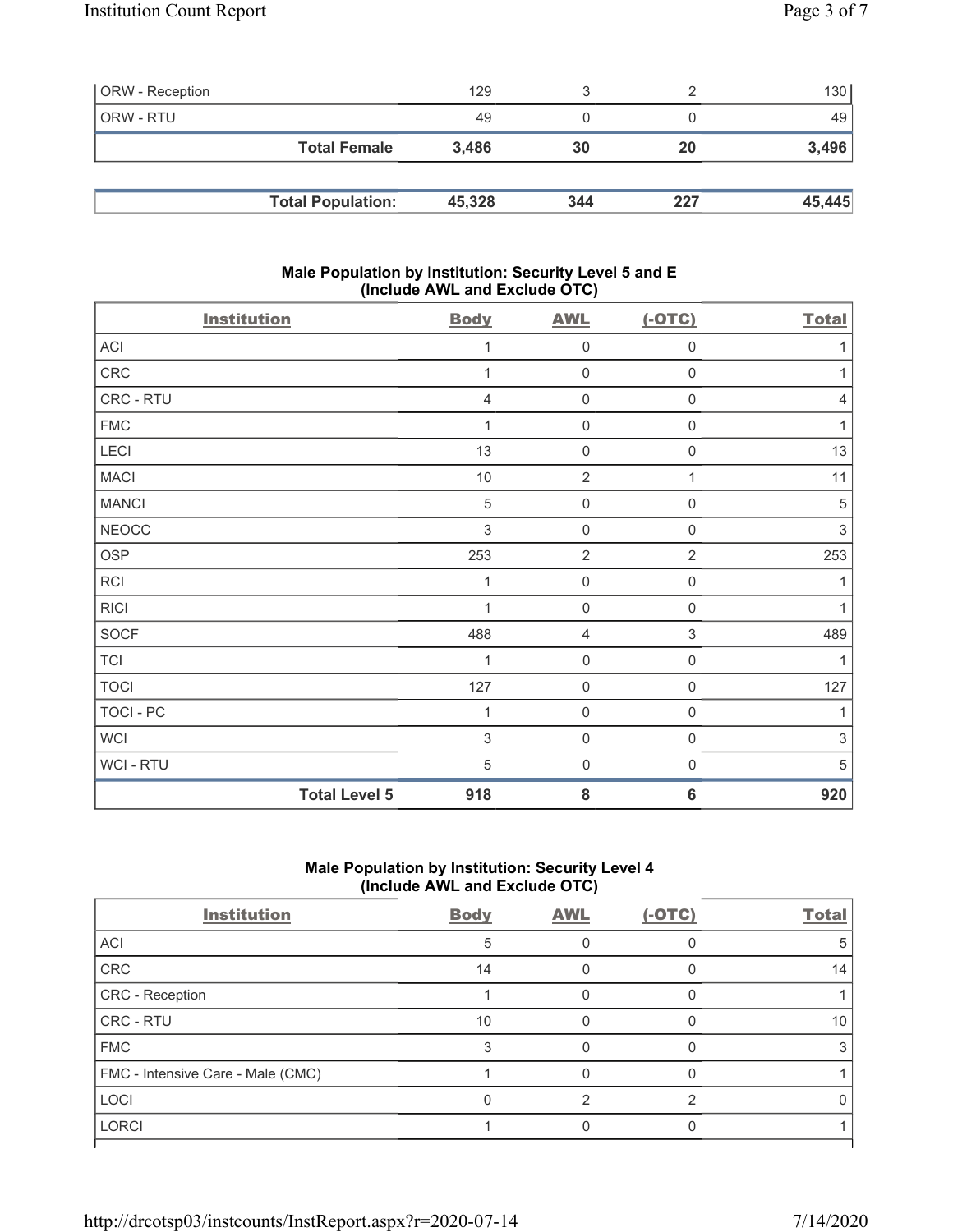| <b>LORCI - Reception</b> |       |   |   |       |
|--------------------------|-------|---|---|-------|
| <b>MACI</b>              | 16    |   |   | 16    |
| <b>OSP</b>               | 189   |   |   | 189   |
| SOCF                     | 695   | 2 | 2 | 695   |
| SOCF - RTU               | 2     |   |   |       |
| <b>TOCI</b>              | 596   |   |   | 596   |
| <b>TOCI - PC</b>         | 11    |   |   |       |
| <b>WCI</b>               |       |   |   |       |
| WCI - RTU                | 5     | U | n |       |
| <b>Total Level 4</b>     | 1,551 |   |   | 1,551 |

#### Male Population by Institution: Security Level 3 (Include AWL and Exclude OTC)

| <b>Institution</b>                | <b>Body</b>      | <b>AWL</b>          | $(-OTC)$            | <b>Total</b>   |
|-----------------------------------|------------------|---------------------|---------------------|----------------|
| <b>ACI</b>                        | 18               | $\mathsf 0$         | $\mathbf 0$         | 18             |
| ACI-PC                            | 10               | $\mathsf{O}\xspace$ | $\mathbf 0$         | 10             |
| <b>BECI</b>                       | 16               | $\mathsf{O}\xspace$ | $\mathbf 0$         | 16             |
| CCI                               | 13               | $\mathsf{O}\xspace$ | $\mathbf 0$         | 13             |
| CRC                               | 238              | $\,8\,$             | $\,8\,$             | 238            |
| CRC - Cadre                       | 12               | $\mathsf{O}\xspace$ | $\mathbf 0$         | 12             |
| <b>CRC</b> - Reception            | 527              | 10                  | $\overline{7}$      | 530            |
| CRC - RTU                         | 33               | $\mathsf 0$         | $\mathbf 0$         | 33             |
| CRC - Youth                       | $\mathbf{1}$     | $\mathsf 0$         | $\mathbf 0$         | $\mathbf{1}$   |
| <b>FMC</b>                        | 8                | $\mathsf{O}\xspace$ | $\mathbf 0$         | $\,8\,$        |
| FMC - Intensive Care - Male (CMC) | $\sqrt{3}$       | $\mathsf 0$         | $\mathbf 0$         | $\mathfrak{S}$ |
| GCI                               | 8                | $\mathbf 0$         | $\mathbf 0$         | 8              |
| LAECI                             | 25               | $\mathbf{1}$        | $\mathbf{1}$        | 25             |
| LECI                              | 1,434            | 10                  | $\,8\,$             | 1,436          |
| LOCI                              | $\,8\,$          | $\mathsf 0$         | $\mathbf 0$         | $\,8\,$        |
| LORCI                             | 153              | 26                  | 26                  | 153            |
| LORCI - Cadre                     | 15               | $\mathsf{O}\xspace$ | $\mathbf 0$         | 15             |
| <b>LORCI - Reception</b>          | 86               | $\mathbf{1}$        | $\mathbf 0$         | 87             |
| <b>MACI</b>                       | 830              | $\overline{2}$      | $\mathbf{1}$        | 831            |
| <b>MANCI</b>                      | 1,772            | 11                  | $\,8\,$             | 1,775          |
| MCI                               | $\boldsymbol{9}$ | $\mathsf{O}\xspace$ | $\mathbf 0$         | $\overline{9}$ |
| <b>NCCI</b>                       | 14               | $\mathsf 0$         | $\mathbf 0$         | 14             |
| <b>NCI</b>                        | 13               | $\mathbf{1}$        | $\mathbf{1}$        | 13             |
| <b>NEOCC</b>                      | 806              | $\sqrt{3}$          | $\overline{2}$      | 807            |
| <b>OSP</b>                        | $\mathbf{1}$     | $\mathsf{O}\xspace$ | $\mathsf{O}\xspace$ | $\mathbf{1}$   |
| PCI                               | 46               | $\mathsf 0$         | $\mathbf 0$         | 46             |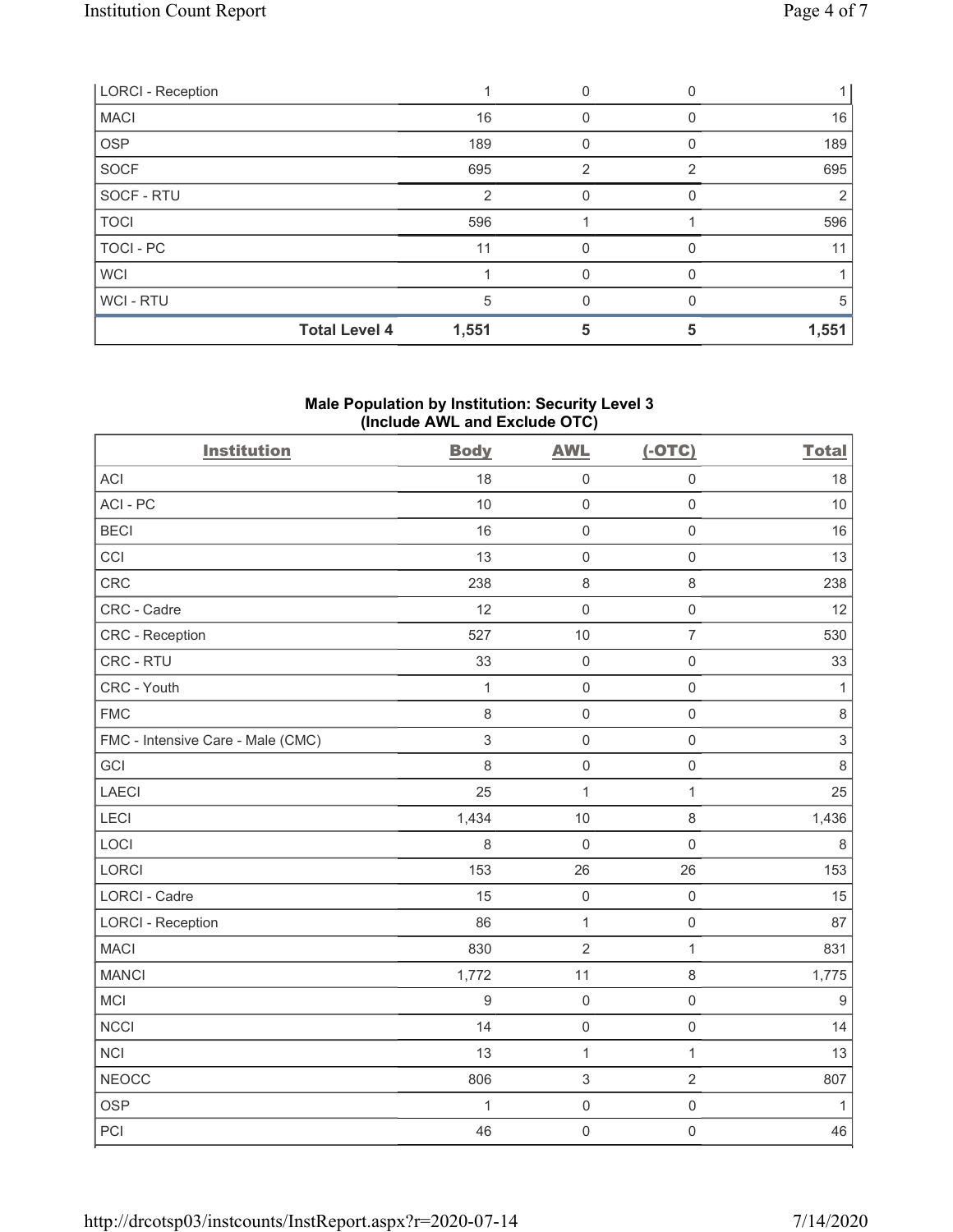| WCI-RTU     | 18    | 0  | 0 | 18    |
|-------------|-------|----|---|-------|
| WCI         | 1,135 | 5  | 5 | 1,135 |
| TOCI - PC   | 81    | 0  |   | 81    |
| <b>TOCI</b> | 13    | 0  | O | 13    |
| TCI         | 897   | 10 | 2 | 905   |
| SOCF        | 25    | U  |   | 25    |
| SCI         | 30    | 0  |   | 30    |
| RICI        | 21    | 0  |   | 21    |
| <b>RCI</b>  | 1,465 | 6  | 6 | 1,465 |

#### Male Population by Institution: Security Level 2 (Include AWL and Exclude OTC)

| <b>Institution</b>                | <b>Body</b>               | <b>AWL</b>          | $(-OTC)$       | <b>Total</b>   |
|-----------------------------------|---------------------------|---------------------|----------------|----------------|
| <b>ACI</b>                        | 698                       | $\mathbf{1}$        | $\mathbf{1}$   | 698            |
| ACI-PC                            | 23                        | $\mathsf 0$         | $\mathbf 0$    | 23             |
| <b>ACI - RTU</b>                  | 92                        | $\mathsf 0$         | $\mathbf 0$    | 92             |
| <b>BECI</b>                       | 1,308                     | 8                   | $\,6\,$        | 1,310          |
| CCI                               | 1,758                     | 11                  | $\overline{7}$ | 1,762          |
| CRC                               | 62                        | $\overline{2}$      | $\sqrt{2}$     | 62             |
| CRC - Cadre                       | 229                       | $\mathsf{O}\xspace$ | $\mathbf 0$    | 229            |
| <b>CRC</b> - Reception            | 199                       | $\overline{2}$      | $\overline{2}$ | 199            |
| CRC - RTU                         | $\ensuremath{\mathsf{3}}$ | $\mathsf{O}\xspace$ | $\mathbf 0$    | $\mathfrak{S}$ |
| CRC - Youth                       | $\mathbf 0$               | $\mathbf{1}$        | $\mathbf{1}$   | $\mathbf 0$    |
| DCI                               | $\mathbf{1}$              | $\mathsf 0$         | $\mathbf 0$    | $\mathbf{1}$   |
| <b>FMC</b>                        | 12                        | 3                   | $\mathbf 0$    | 15             |
| FMC - Intensive Care - Male (CMC) | 13                        | $\mathsf 0$         | $\mathbf 0$    | 13             |
| GCI                               | 445                       | $\mathsf 0$         | $\mathbf 0$    | 445            |
| GCI - Camp                        | $\overline{2}$            | $\mathbf 0$         | $\mathbf 0$    | $\overline{2}$ |
| <b>GCI-RTU</b>                    | 43                        | $\mathbf 0$         | $\mathbf 0$    | 43             |
| <b>LAECI</b>                      | 926                       | $\boldsymbol{9}$    | $\,6\,$        | 929            |
| LECI                              | 396                       | 3                   | $\overline{2}$ | 397            |
| LOCI                              | 1,224                     | 11                  | $\,8\,$        | 1,227          |
| LORCI                             | 142                       | $\sqrt{5}$          | $\overline{4}$ | 143            |
| <b>LORCI - Cadre</b>              | 130                       | $\mathsf{O}\xspace$ | $\mathbf 0$    | 130            |
| <b>LORCI - Reception</b>          | 365                       | $\mathsf{O}\xspace$ | $\mathbf 0$    | 365            |
| <b>MACI</b>                       | 85                        | 3                   | $\sqrt{3}$     | 85             |
| <b>MANCI</b>                      | 151                       | $\mathsf 0$         | $\mathbf 0$    | 151            |
| <b>MCI</b>                        | 1,449                     | $\,8\,$             | $\sqrt{2}$     | 1,455          |
| MCI - Camp                        | 1                         | $\mathsf 0$         | $\mathbf 0$    | $\mathbf{1}$   |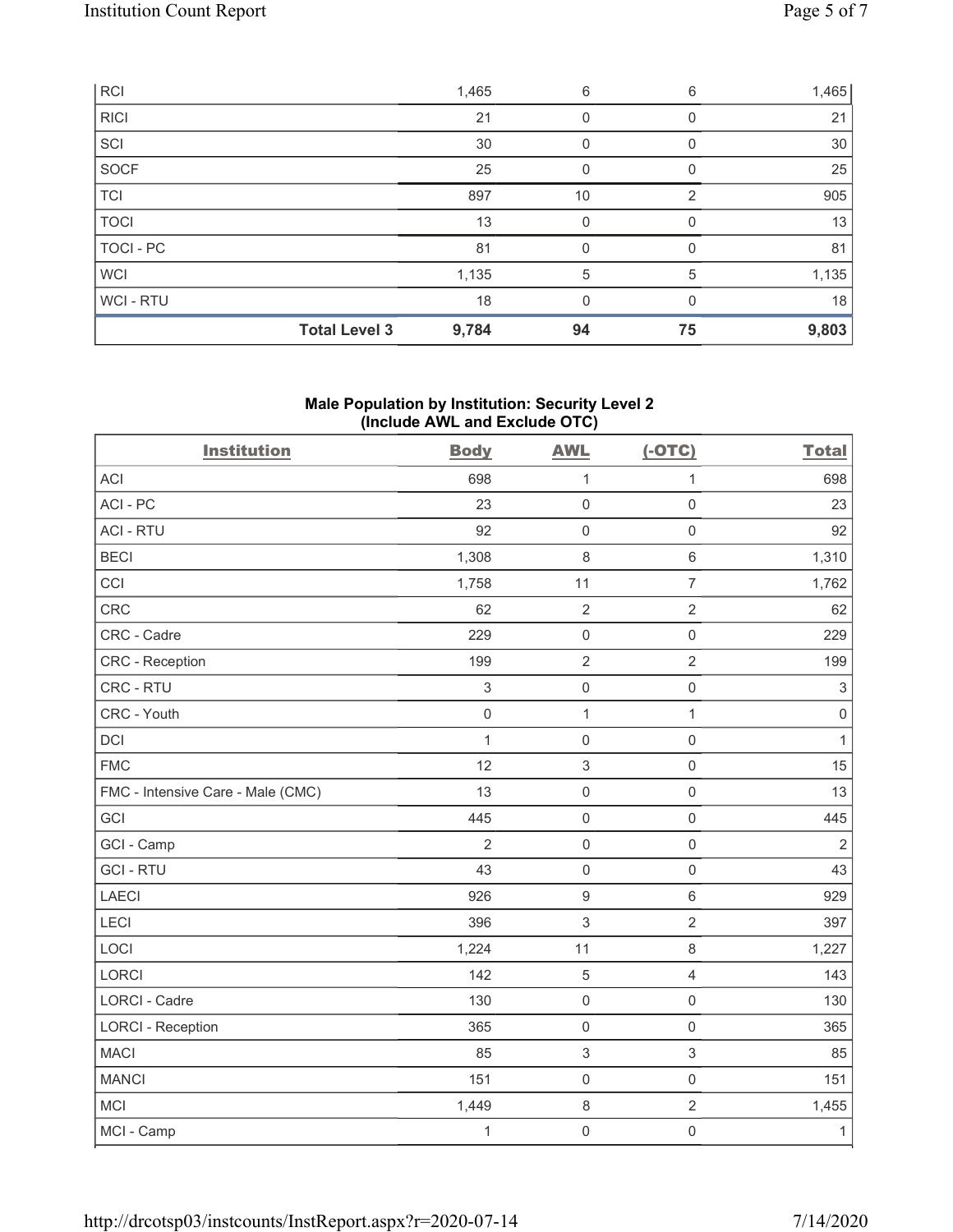| <b>NCCI</b>          | 947            | $\,6\,$          | $\overline{4}$ | 949            |
|----------------------|----------------|------------------|----------------|----------------|
| <b>NCI</b>           | 1,247          | 12               | 9              | 1,250          |
| <b>NEOCC</b>         | 81             | $\boldsymbol{0}$ | $\mathbf 0$    | 81             |
| <b>OSP</b>           | 1              | $\mathbf 0$      | 0              |                |
| PCI                  | 748            | 5                | 1              | 752            |
| <b>RCI</b>           | 385            | $\overline{2}$   | $\overline{2}$ | 385            |
| <b>RICI</b>          | 1,194          | 12               | 7              | 1,199          |
| SCI                  | 897            | 7                | $\overline{4}$ | 900            |
| SOCF                 | $\overline{2}$ | 0                | $\mathbf 0$    | $\overline{2}$ |
| <b>TCI</b>           | 61             |                  | 0              | 62             |
| <b>TOCI</b>          | 8              | $\mathbf 0$      | 0              | 8              |
| TOCI - PC            | 52             | 0                | $\mathbf 0$    | 52             |
| <b>WCI</b>           | 85             | 0                | 0              | 85             |
| <b>Total Level 2</b> | 15,465         | 112              | 71             | 15,506         |

### Male Population by Institution: Security Level 1 (Include AWL and Exclude OTC)

| <b>Institution</b>                | <b>Body</b> | <b>AWL</b>                | $(-OTC)$       | <b>Total</b>   |
|-----------------------------------|-------------|---------------------------|----------------|----------------|
| <b>ACI</b>                        | 552         | 5                         | 1              | 556            |
| ACI-PC                            | 11          | $\mathbf 0$               | $\mathbf 0$    | 11             |
| <b>ACI - RTU</b>                  | 20          | $\mathbf 0$               | $\mathbf 0$    | 20             |
| <b>BECI</b>                       | 662         | $\ensuremath{\mathsf{3}}$ | $\overline{2}$ | 663            |
| <b>BECI - Camp</b>                | 382         | $\mathsf{O}\xspace$       | $\mathbf 0$    | 382            |
| CCI                               | 563         | $\,6\,$                   | $\mathbf{1}$   | 568            |
| CRC                               | 41          | $\mathbf 1$               | $\mathbf{1}$   | 41             |
| CRC - Cadre                       | 5           | $\mathbf 0$               | $\mathbf 0$    | 5              |
| CRC - Reception                   | 245         | 10                        | 10             | 245            |
| <b>FMC</b>                        | 353         | $\,$ 3 $\,$               | $\mathbf 0$    | 356            |
| FMC - Intensive Care - Male (CMC) | 29          | $\mathsf 0$               | $\mathbf 0$    | 29             |
| GCI                               | 623         | $\mathbf 5$               | $\overline{2}$ | 626            |
| GCI - Camp                        | 554         | $\mathsf 0$               | $\mathbf 0$    | 554            |
| <b>GCI-RTU</b>                    | 12          | $\mathbf 0$               | 0              | 12             |
| <b>LAECI</b>                      | 508         | 6                         | $6\,$          | 508            |
| LECI                              | 8           | $\mathbf{1}$              | $\mathbf 0$    | $9$            |
| LECI - Camp                       | 149         | $\mathbf 0$               | $\mathbf 0$    | 149            |
| LOCI                              | 918         | $\overline{2}$            | $\mathbf{1}$   | 919            |
| LORCI                             | 85          | $\sqrt{5}$                | 4              | 86             |
| <b>LORCI - Cadre</b>              | 9           | $\mathbf 0$               | $\mathbf 0$    | $\overline{9}$ |
| <b>LORCI - Reception</b>          | 491         | $\mathbf 0$               | $\mathbf 0$    | 491            |
| MACI - Minimum                    | 1,191       | 10                        | 8              | 1,193          |